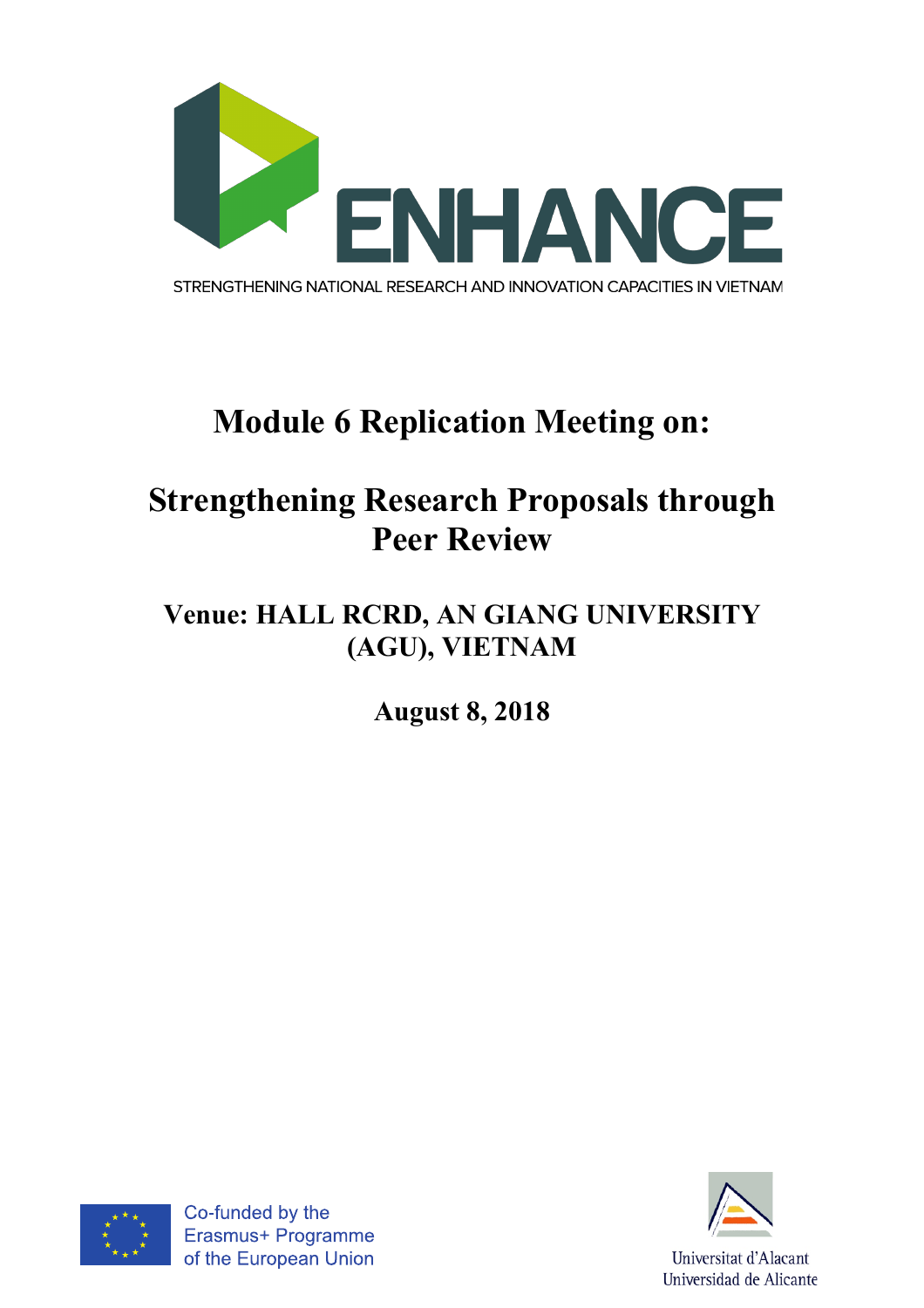

#### **Project Acronym**: ENHANCE **Project Title**: strEngthening National researcH And iNnovation Capacities in viEtnam **Contract Number**: 2015-3574/001-001 **Project Reference Number**: 561749-EPP-1-2015-1-ES-EPPKA2-CBHE-SP

#### **Venue**: **HALL RCRD, AN GIANG UNIVERSITY (AGU), VIETNAM**

**Expected results** After this workshop, participants shall be able:

1. In order to spread out the spirit of ENHANCE, AGU will hold 6 training replications to all stakeholders to AGU ENHANCE. Each of these will present both theory and practices from the world and Vietnam as well.

Module 6 will cover with sub-topics:

- *Different types of Peer Review*
- *Peer Review Process*

• *Improvements of Research Proposal after Peer Review Case studies*

After the training, participants should be able to:

1. To get general information about:

- $\circ$  Understand the requirements of a strong thesis proposal.
- o Understand different types of peer review.
- o Understand the peer review process.

To improve one's research proposals 2. To know more about models form #1 in the world, especially from ENHANCE foreign partners: UA, GCU, STUBA and VIET's partners

3. To link the new concepts and practices to the participants' fields in implication afterwards.